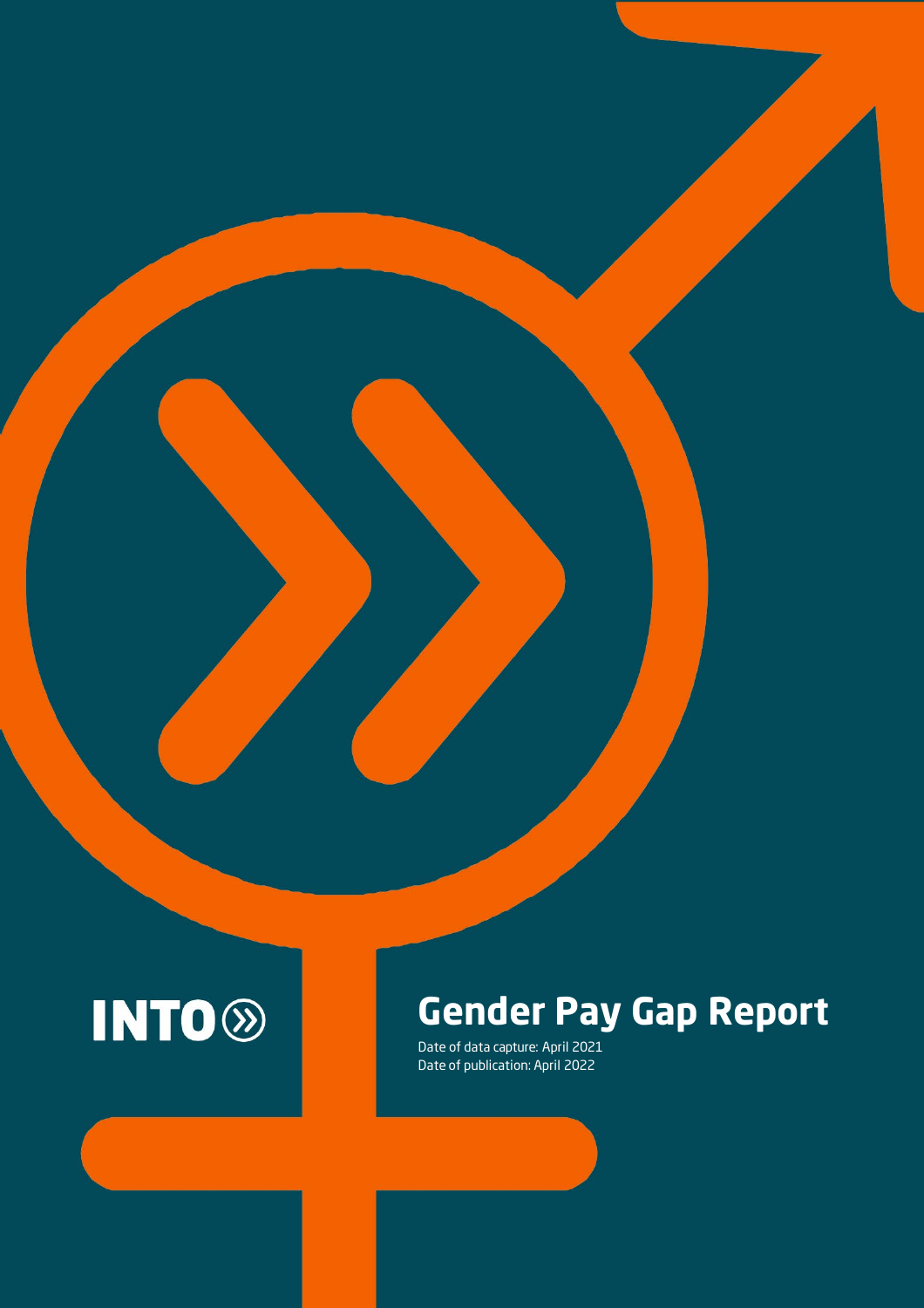### Statement from Olivia Streatfeild, Chief Executive Officer, INTO University **Partnerships**



#### The Gender Pay Gap (GPG) results for the year from April 2020 to April 2021 are mixed, with the majority of our UK population showing improved results but with IUP2 demonstrating there remains a lot to do.

Our base pay gaps for the UK as a whole were 7.3% median (2020: 5.4%) and 18.0% mean (2020: 14.8%). Bonus eligibility has dropped due to the impact of the pandemic on our business. The bonus gaps were 10.4% median (2020: 38.3%) and 29.6% mean (2020: 61.5%).

Our overall results were greatly influenced by our UK centres, our largest UK population, continuing to have our lowest gaps, and an improvement in the position for IUP Ltd. IUP2 saw increased gaps last year, and these can be seen in the accompanying page of this report.

The following pages show our results in the same four groups we have reported previously:

- All INTO UK is reported as a complete picture of our people employed in the UK and includes all the three groups below.
- UK Centres are reported on a voluntary basis and, when combined, are our largest group.
- IUP2 LLP employs most of our Brighton based colleagues and others who are not associated with an individual centre.
- INTO University Partnerships Ltd (IUP Ltd) is reported on a voluntary basis to complete the picture for Brighton / non-centre colleagues.

#### Looking forward

We continue on our journey to support diversity and gender pay. With the launch of our Unified Strategy this year, we promoted diversity and offered opportunities, including significant internal promotion progression, for a number of people within INTO, both male and female. Furthermore, our recently launched Employee Value Proposition ("EVP") includes a commitment to "Be Inclusive" as one of the five pillars. Overleaf, you can see the more extensive list of actions we are taking.

It is clear we need to further drive equality, and I commit my own and my team's efforts to ensure we reduce our gender pay gaps and ensure INTO is representative of diversity at all levels.

Freatfeld

Olivia Streatfeild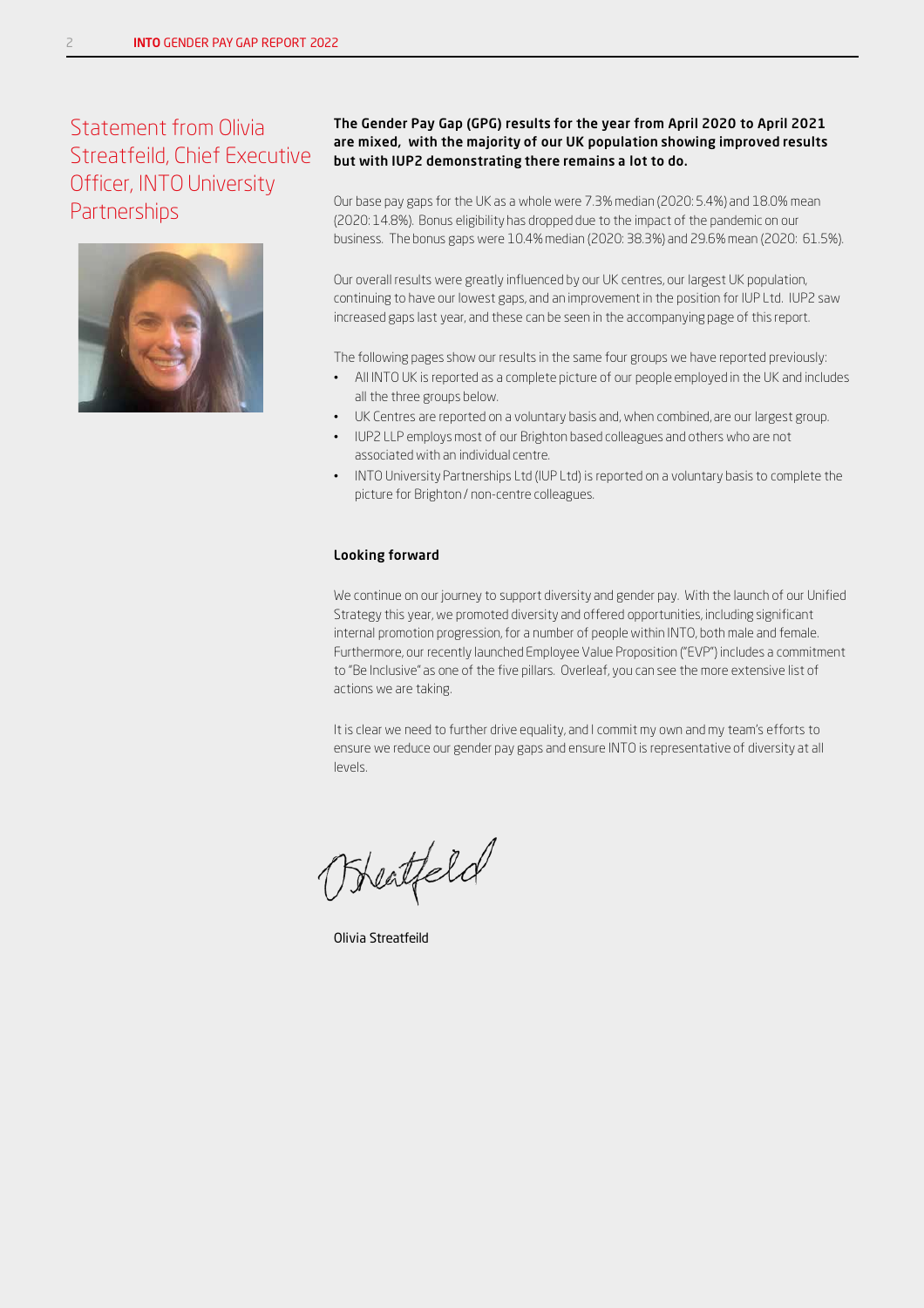# What we are going to do to improve…



### Attracting Diverse Talent

- We will continue with gender-balanced shortlists for all management and above roles to ensure we are accessing as wide a talent pool as possible.
- We will revisit which roles we can offer on a more **flexible basis** such as part time or not in an INTO location base. While some roles are clearly restricted, we want to be sure we are as flexible as we can be to retain, promote and attract as broadly as possible.
- We will also renew our scrutiny on how we **advertise roles**, particularly senior roles, to ensure we are not including any requirements that are more likely to discourage female applicants. For example, we know from listening groups that a requirement to travel extensively may be such a discouragement. We will ensure this requirement will be stated only when it is genuinely needed.
- We will continue our policy of competency-based interviews for all roles to ensure fairness and consistency for all candidates, both internal and external.
- We will create and promote more transparent family-friendly policies aimed to attract more female candidates and deliver on our "Be Inclusive" value.



### Creating and maintaining an inclusive environment

- We are committed to developing a range of *inclusive policies* across a wide spectrum including female health.
- We have recently committed to further improving our family leave (maternity and partner) policies globally. These are being drafted now and we expect to launch early in summer 2022 with policies coming into effect immediately. We really want to ease the financial stress of being a new parent and we know that it is important to give mothers the confidence that they can take several months' leave and their role will be available to them to return to – some countries have very short statutory protection periods! Both aspects will be in the new policies.
- We are committed to **championing women in the workplace** and creating a range of **employee resource groups** supporting and celebrating our diverse community of colleagues and will look to create a group of female ambassadors and champions.
- We will be further establishing our sophisticated colleague **survey and measurement tool** to more frequently gauge and better understand experiences of diversity and inclusion at INTO.
- We will expand a dignity at work training programme across the business.
- As women return to the workplace following maternity, we are committed to creating a "buddy" programme to help their transition back into work.
- As many regions emerge from the COVID-19 pandemic we will continue to support our colleagues with our Post Pandemic Working Framework which facilitates sustainable remote and hybrid ways of working.



### Developing and Promoting Diverse Talent

• We will be introducing a **mentoring programme** within the business focused, at least initially, on preparing female colleagues for promotion, particularly from middle to senior management. This was an initiative we had prepared and were planning to launch when COVID hit and we will accelerate it with a pilot and then roll out in phases.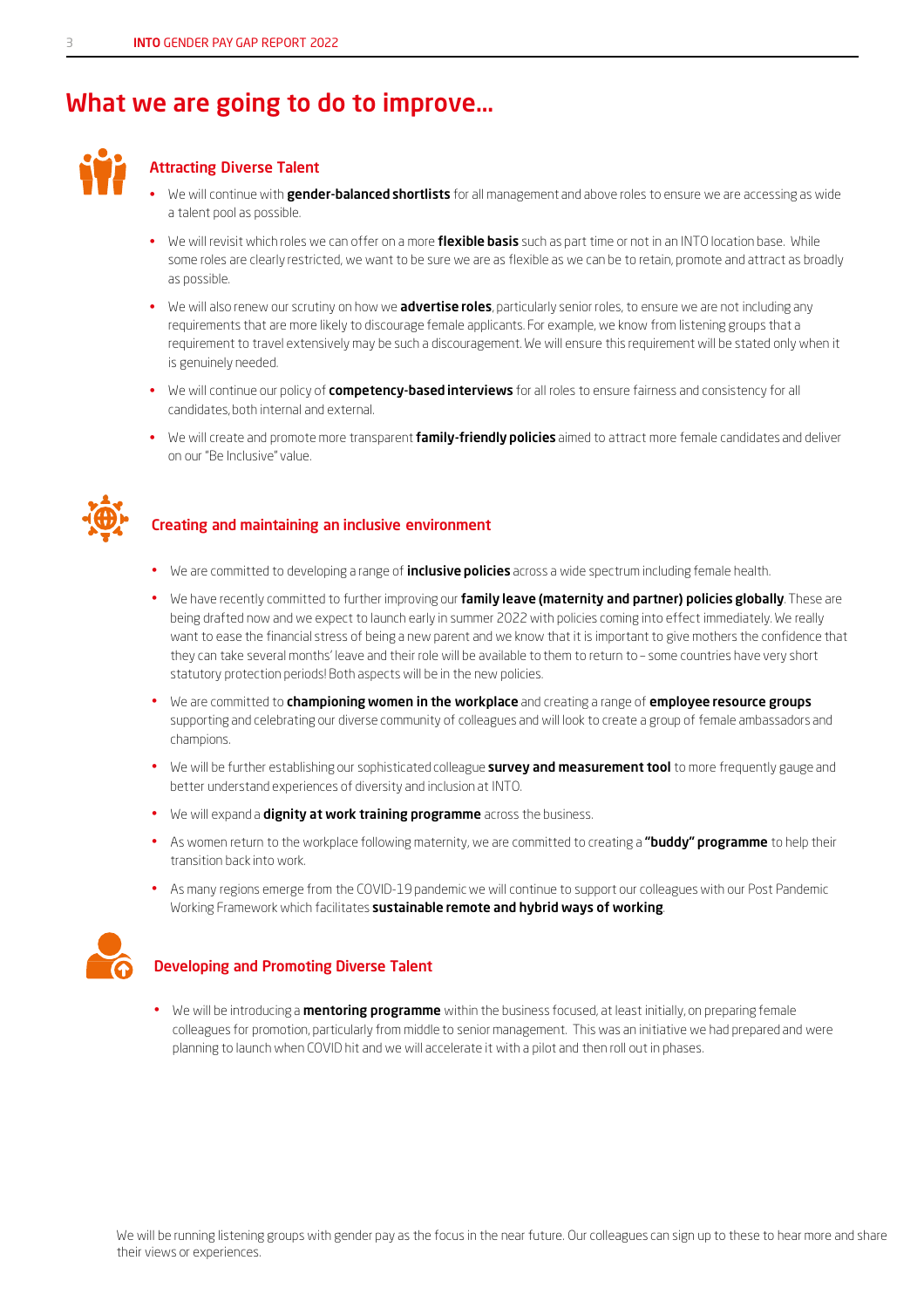# Introduction

#### What's this all about?

This Report contains INTO's statutory disclosure of the gender pay gap\* for its legal entity IUP2 LLP, which employed more than 250 people on 5th April 2021, the 'snapshot date' for pay gap calculation purposes. IUP2 LLP is therefore required under UK law to publicly report its gender pay gap by April 2022. The gender pay gap refers to a gap between what female employees are paid compared with male colleagues. It is not the same as equal pay – see below for more explanation.

#### What must be reported?

Employersmust publish the gap in pay between men and women as follows:

- 1. on a median basis\* ;
- 2. on a mean basis\* ; and, in addition,
- 3. the distribution of gender by pay quartile\* ; and
- 4. the percentages of employees receiving bonuses by gender and the gender gap on bonuses.

#### What is INTO reporting?

INTO is a complex organisation, comprising two employing legal entities for its headquarters employees (IUP2 LLP & IUP Ltd.) and a number of separate legal entities which employ our people either in wholly owned subsidiaries or in Joint Ventures with our university partners. With the exception of IUP2 LLP, none of these entities meets the criteria to report their gender pay gap statutorily. However, it is important to the INTO shareholders and executive leadership team that we are as transparent as we can be on the complete picture of our gender pay gap within our headquarters and overall within our UK operations. We are, therefore, also including in this Report voluntary reporting on the gender pay gap for the following entities and organisations within INTO in the UK:

- 1. IUP Ltd. (to complete the HQ picture)
- 2. Total UK centres (owned and JV)
- 3. Total UK

We would like to continue to increase our voluntary reporting over time and, intend to report voluntarily on some or all of these entities as well, if agreement is reached with our partners. As a matter of good practice, we also propose to report internally in due course on the gender pay gap in other countries where INTO has significant operations.

#### Important note: What the gender pay gap is not

The 'gender pay gap' is not about 'equal pay'. UK law has, since 1970, prohibited paying different amounts to men and women who are doing 'like work', 'work of equal value' or 'work rated as equivalent' unless there is a 'genuine material factor' for the difference. By contrast, a gender pay gap is not illegal but clearly demonstrates where there is a gap between the current earnings of women in an organisation compared with their male colleagues, usually based, as is the case with INTO's HQ, on the comparatively smaller numbers of women in senior or other highly paid roles.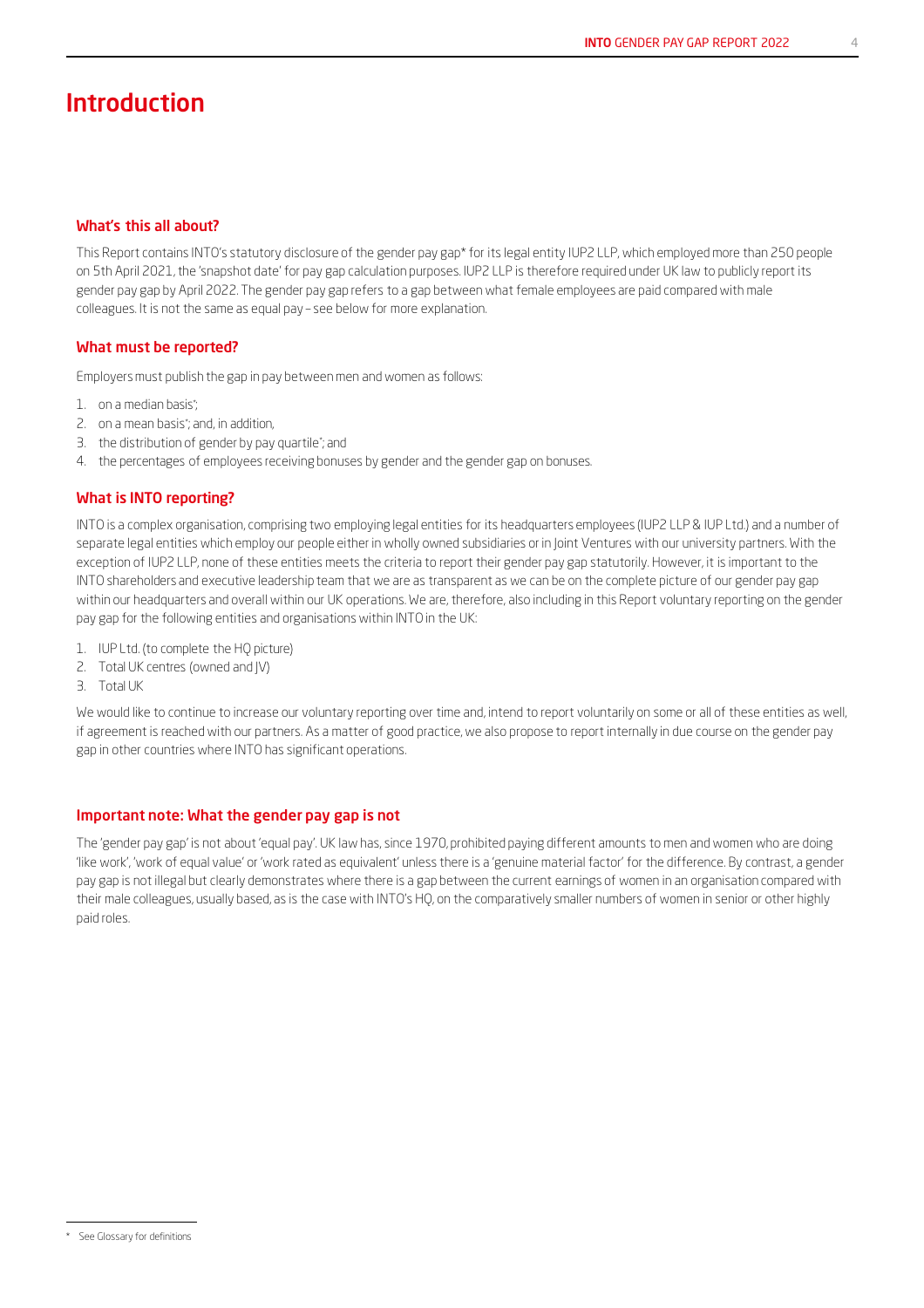## Total UK (all HQ and all centre operations)

#### **Summary**

The following data shows all the UK together. On the following pages, you will find the data for different INTO entities in the UK. Our UK centres, which is our largest group of employees, show the smallest pay gaps. The mean gap for the combined entities has increased to 18% (2020: 14.8%) and t he median gap has is now 7.3% (2020: 5.4%). Bonus eligibility has dropped due to the impact of the pandemic on our business.

#### **ALL EMPLOYEES**



#### **"PAY" GENDER PAY GAP**

(based on hourly rates and including any bonuses)





### **BONUS ELIGIBILITY**



#### **PAY QUARTILES**



#### **BONUS GENDER PAY GAP**



Mean = 29.6% | Median = 10.4%

<sup>5</sup>

<sup>\*</sup> See Glossary for definitions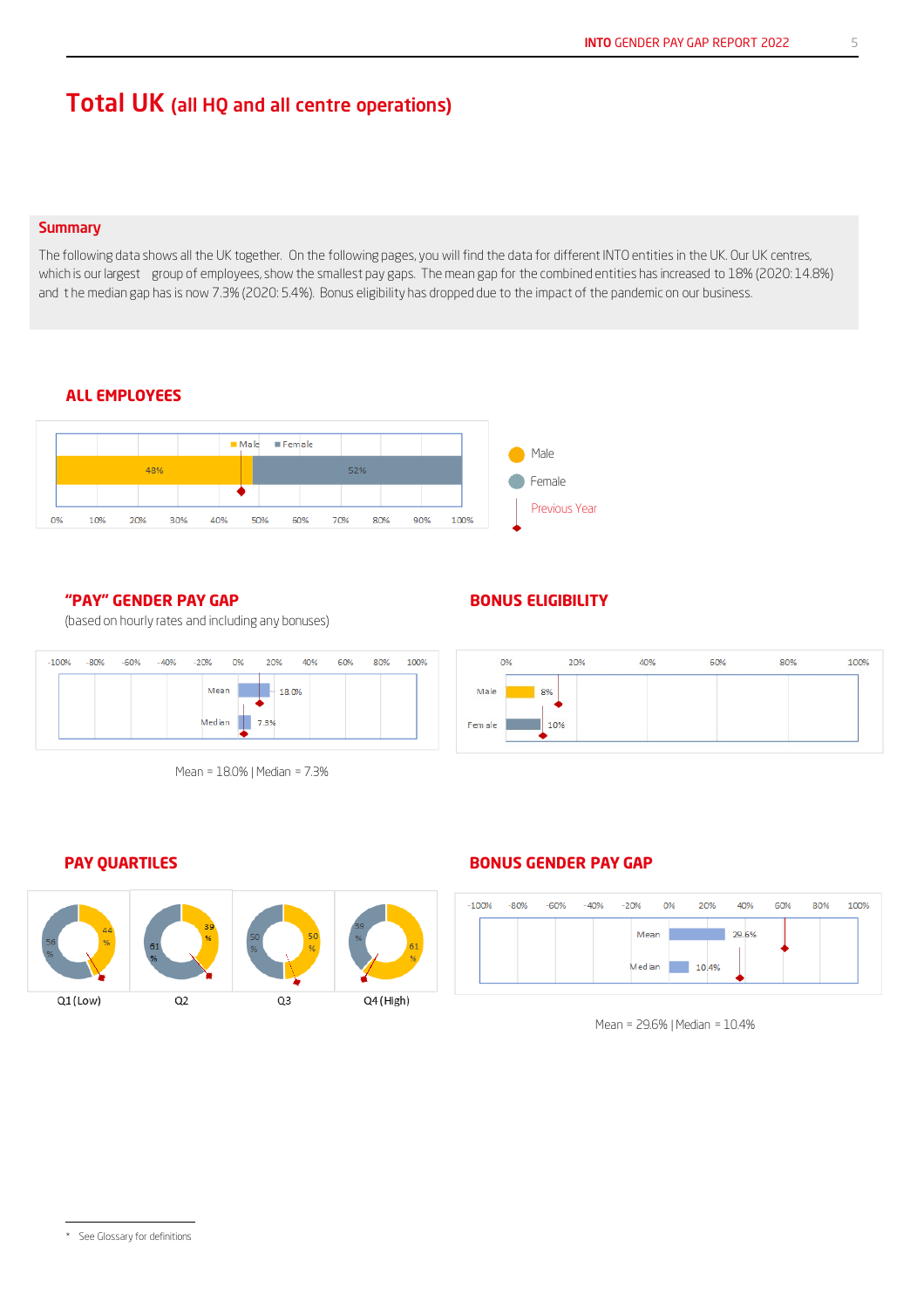# All UK Centres

#### **Summary**

UK Centres are our largest group of employees and the male / female mix has moved to 46% male / 54% female.. The median pay gap is virtually unchanged at 3.0% although the mean gap has reduced from 1.3% to -0.2%. Bonus eligibility has dropped due to the significant impact of the pandemic on our business and is so low for the year reported, it is not a useful indicator of our bonus gender pay position.

#### **ALL EMPLOYEES**



#### **"PAY" GENDER PAY GAP**

(based on hourly rates and including any bonuses)

| $-100%$ | $-80%$ | -60% | -40% -20% 0% | 20%     | 40% | 60% | 80% | 100% |
|---------|--------|------|--------------|---------|-----|-----|-----|------|
|         |        |      | Mean         | $-0.2%$ |     |     |     |      |
|         |        |      | Median       | 3.0%    |     |     |     |      |

Mean = -0.2% | Median = 3.0%

#### **PAY QUARTILES**



No bonus information is being made available for UK centres this year as to publish would risk confidentiality for the individuals affected

<sup>\*</sup> See Glossary for definitions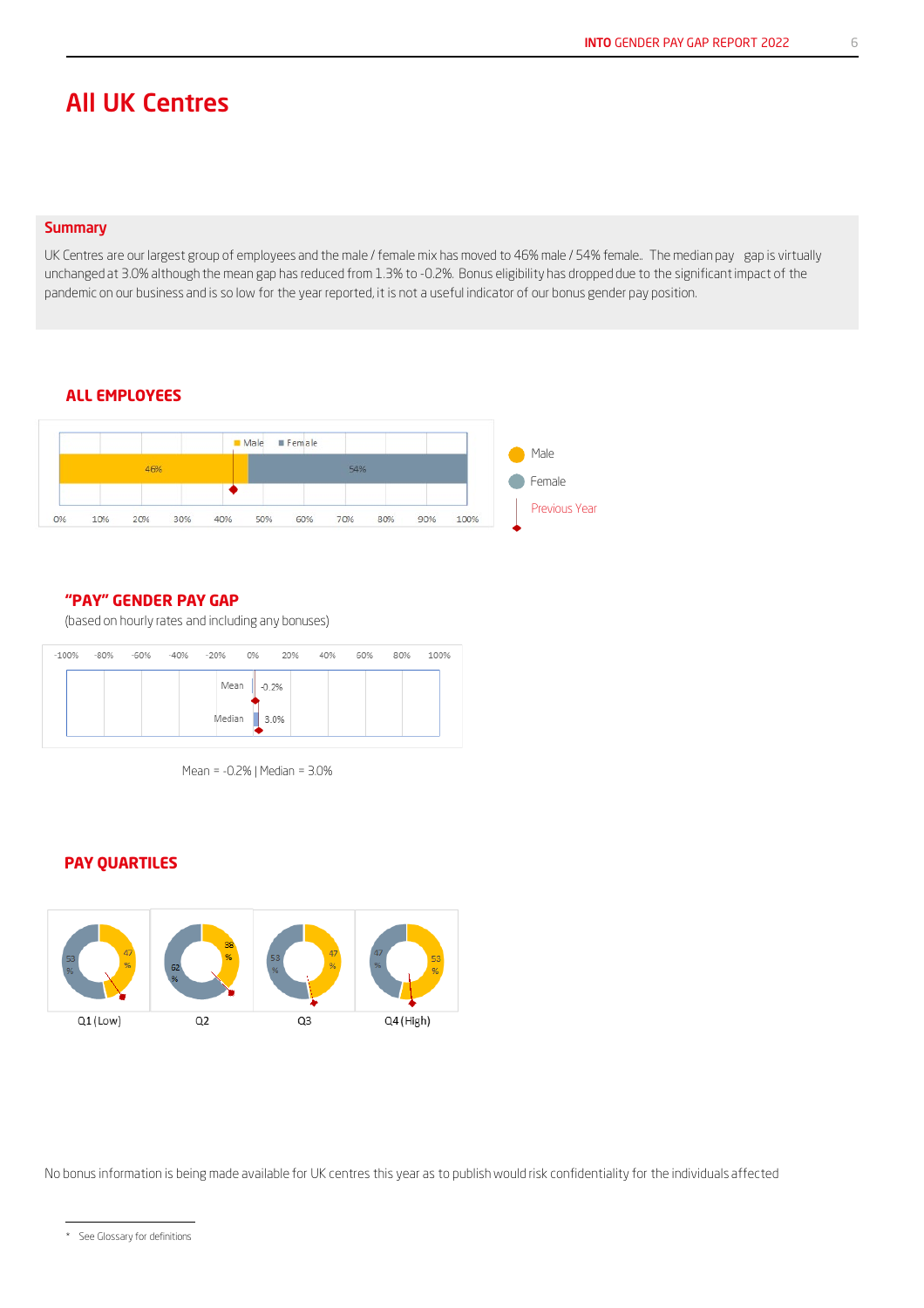7

# IUP2 LLP: THIS IS OUR STATUTORY DISCLOSURE FOR THIS ENTITY

#### **Summary**

The mix of employees in IUP2 has remained virtually static since the last report. The pay gap levels reflect that there remains work to do and we must ensure our actions are effective.

Bonus eligibility has been affected by COVID as only bonuses based on results before COVID hit have been paid. As such we are not calling out the reduced bonus gaps since the year was not typical,

### **ALL EMPLOYEES**



#### **"PAY" GENDER PAY GAP**

(based on hourly rates and including any bonuses)



Mean = 28.2% | Median = 26.6%

### **BONUS ELIGIBILITY**



#### **PAY QUARTILES**



#### **BONUS GENDER PAY GAP**



Mean = 37.2% | Median = 11.4%

<sup>\*</sup> See Glossary for definitions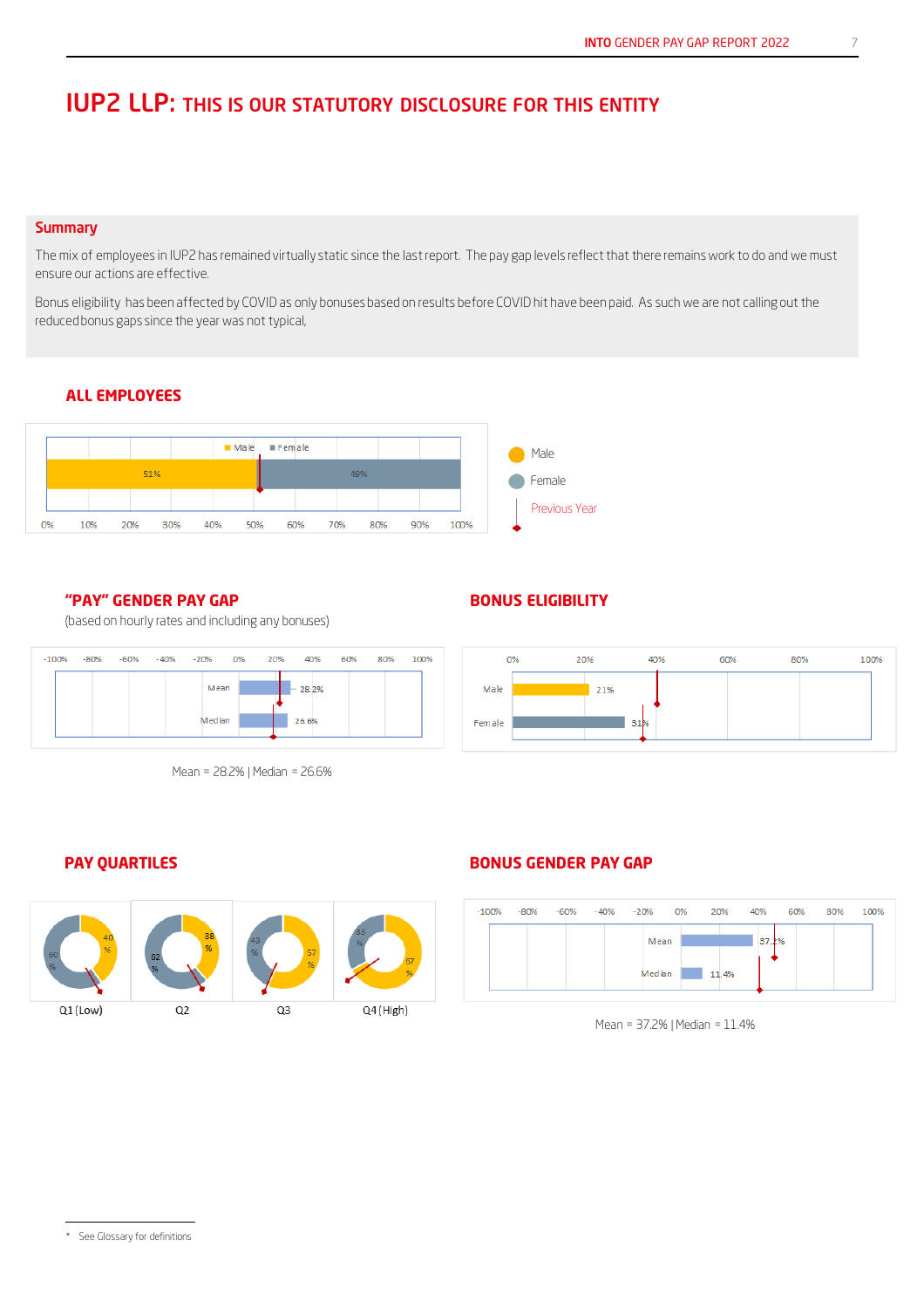# IUP Ltd

#### **Summary**

The results for INTO University Partnerships Ltd (IUP Ltd) are volatile due to the small number of employees. The mean pay gap is unchanged while the median gap has reduced significantly. While statistically correct, given that the population has barely changed, we are not calling this out as significant progress in one year. Bonus eligibility has dropped due to the significant impact of the pandemic on our business and is so low for the year reported, it is not a useful indicator of our bonus gender pay position.

### **ALL EMPLOYEES**



#### **"PAY" GENDER PAY GAP**

(based on hourly rates and including any bonuses)



Mean = 4.5% | Median = 4.0%

#### **PAY QUARTILES**



No bonus information is being made available for IUP this year as to publish would risk confidentiality for the individuals affected

<sup>\*</sup> See Glossary for definitions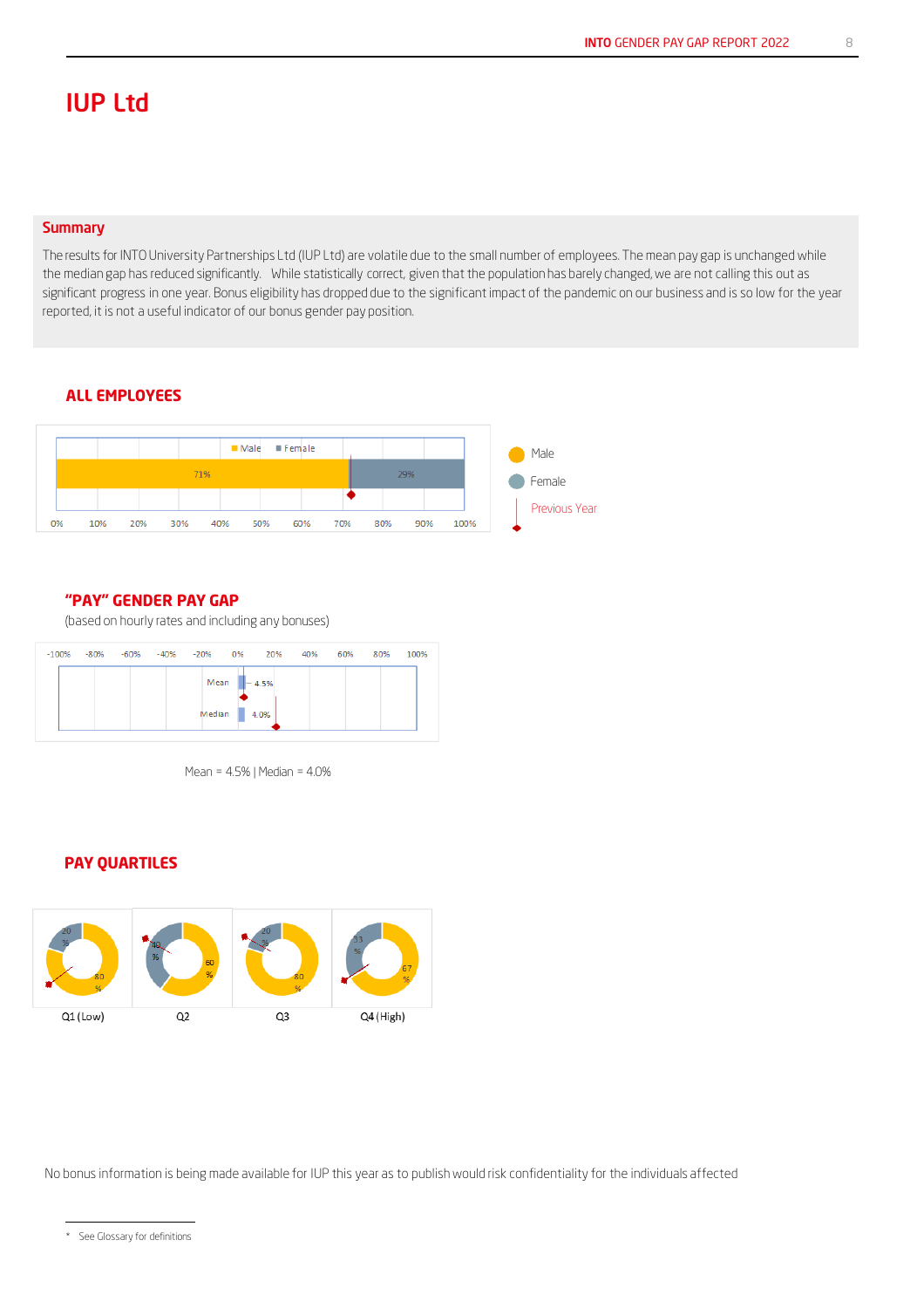# Confirmation Statement from John Sykes

I confirm that the calculations contained in this report are complete and accurate.

The Syles.

John Sykes Director, INTOUniversity Partnerships Ltd. acting as a designatedmember of IUP2 LLP

# **Glossary**

|                | <b>Gender pay gap</b> – the difference between the hourly rate of pay of male employees and female employees (as set out in the regulations),<br>expressed as a percentage of the hourly pay rate of the male employees. The gender pay gap is reported on both a<br>mean and median basis. |  |  |  |  |
|----------------|---------------------------------------------------------------------------------------------------------------------------------------------------------------------------------------------------------------------------------------------------------------------------------------------|--|--|--|--|
| Mean-          | average – all rates added together and divided by the number of rates.                                                                                                                                                                                                                      |  |  |  |  |
| Median-        | mid-point of all hourly rates listed in ascending order.                                                                                                                                                                                                                                    |  |  |  |  |
| Pay quartiles- | the splitting of the employees in any given entity or organisation into four groups based on their pay, and showing the<br>proportion of men and women in each group                                                                                                                        |  |  |  |  |
| $Pay-$         | the total of base pay (either salary or hourly pay), allowances, bonuses, calculated as an hourly rate.                                                                                                                                                                                     |  |  |  |  |
|                | For more information and definitions, the following website contains detailed explanations:                                                                                                                                                                                                 |  |  |  |  |
|                | https://www.gov.uk/guidance/gender-pay-gap-reporting-overview#data-you-must-publish-and-report                                                                                                                                                                                              |  |  |  |  |